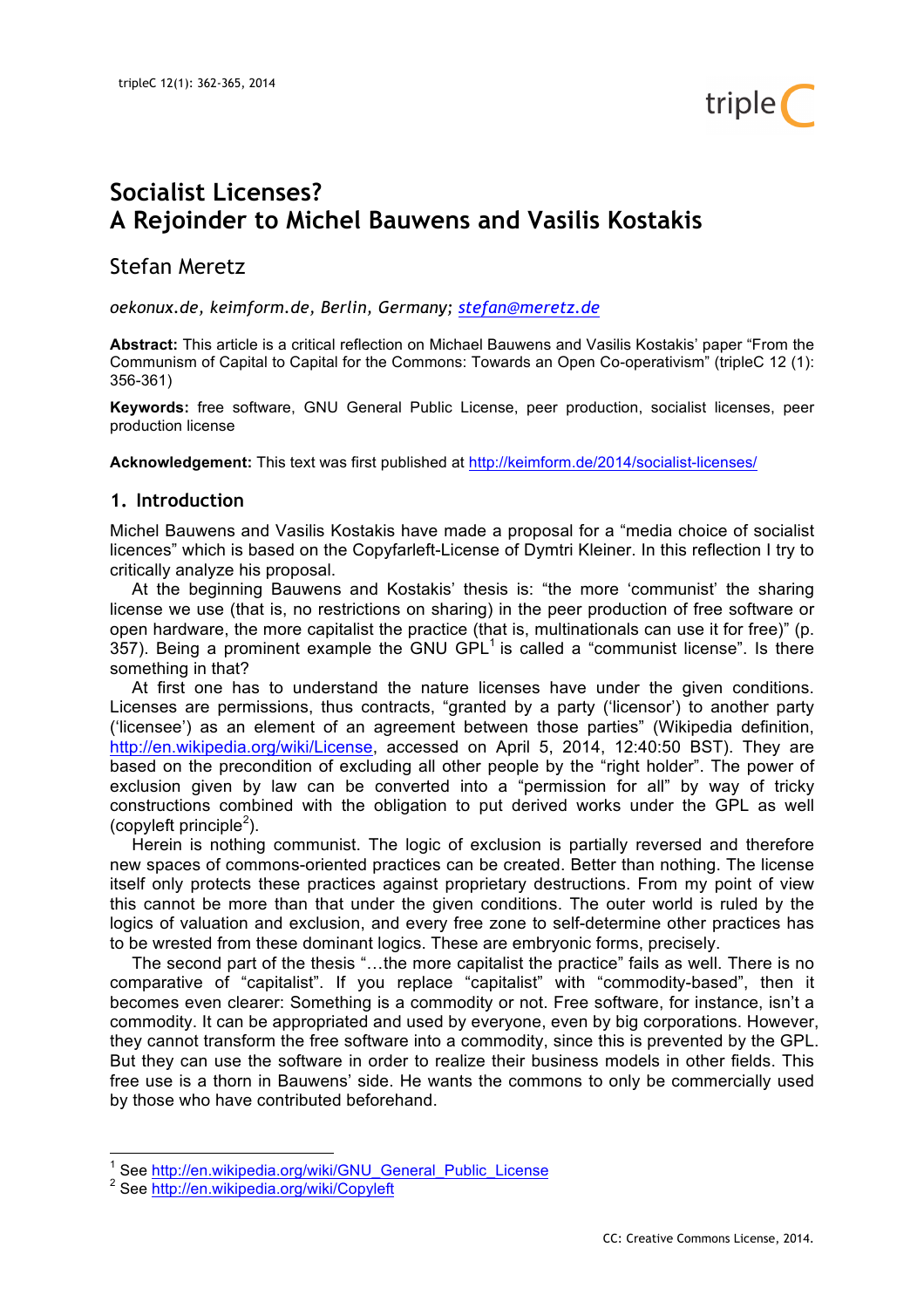From my perspective the presentation of the GPL as "communist" is wrong, but this attribution has the function for Bauwens, Kostakis, Kleiner and others to propagate a milder license variant which then is called "socialist": the PPL (Peer-Production-License)<sup>3</sup>. This license only grants external access to the resources to those who are using them noncommercially, while internally unlimited exploitation is allowed. The divide internal/external usually refers to a firm. If external parties want to use the resources commercially, then they have to pay a license fee or make other contributions.

## **2. Is Only Exchange Reciprocal?**

In order to justify the PPL, Bauwens and Kostakis speak of "reciprocity". They argue that the "communist" GPL is non-reciprocal, while the "socialist" PPL demands reciprocity. The word reciprocity nicely blurs what is actually meant: *exchange*. In fact, the GPL breaks the logic of exchange, while the PPL requires and enforces it – namely not only the exchange logic itself. but the societally valid form of *equivalent exchange*. Someone who wants to keep "the surplus value […] inside the Commons sphere" (p. 358) has to act that way, whereby "commons sphere" is a euphemism for an ordinary company.

The notion of reciprocity is misused in an ideologically blurring way. Licenses are never reciprocal, only people can behave in a reciprocal way. Thus, the question can only be whether licenses encourage reciprocity between people or not, and if so, in what way. Then the evaluation of GPL and PPL looks completely different.

The GPL creates and promotes *direct* reciprocity between people, because no exchange and also no compelled contribution stands between them. By contrast, the PPL limits direct reciprocity by putting exchange or compulsory contributions between people if they want to use resources commercially. But what is commercial? Comparable discussions have taken place around the NC (non-commercial) module of the Creative Commons<sup>4</sup> Licenses. An insight from such discussions has been that the NC module undermines sharing. The same applies to the PPL (although it is trying to dissociate itself from the CC-NC).

To sharpen the point: Both licenses support reciprocal behaviour of people. With respect to the GPL it is *positive reciprocity*, because in this case it only counts how people behave socially and which rules they agree upon in a self-determined way, in order to *bring all participants together*. Concerning the PPL it is *negative reciprocity*, since a portion of people are subjugated to the alien form of exchange of equivalents (money) and are *excluded* from cooperation to this end. Thus, the GPL is rather in accordance with the commons idea of self-determining one's own rules than the PPL.

## **3. How Does the PPL Work?**

The core rule of the PPL is contained in the following paragraph:

You may exercise the rights granted in Section 3 for commercial purposes only if:

i. You are a workerowned business or workerowned collective; and

ii. all financial gain, surplus, profits and benefits produced by the business or collective are distributed among the workerowners (http://p2pfoundation.net/Peer\_Production\_License)

This snippet expresses the abridged critique of capitalism that I elaboratedly criticised elsewhere<sup>5</sup>. In short: The critique is not directed against the way of production – commodity production – but against the type of *distribution within* the (basically accepted) commodity production. In this sense the label "socialist" is well adequate, if one understands socialism

<sup>&</sup>lt;sup>3</sup> See http://p2pfoundation.net/Peer\_Production\_License<br>
<sup>4</sup> See http://en.wikipedia.org/wiki/Creative\_Commons<br>
<sup>5</sup> http://keimform.de/2008/copyfarleft-a-critique/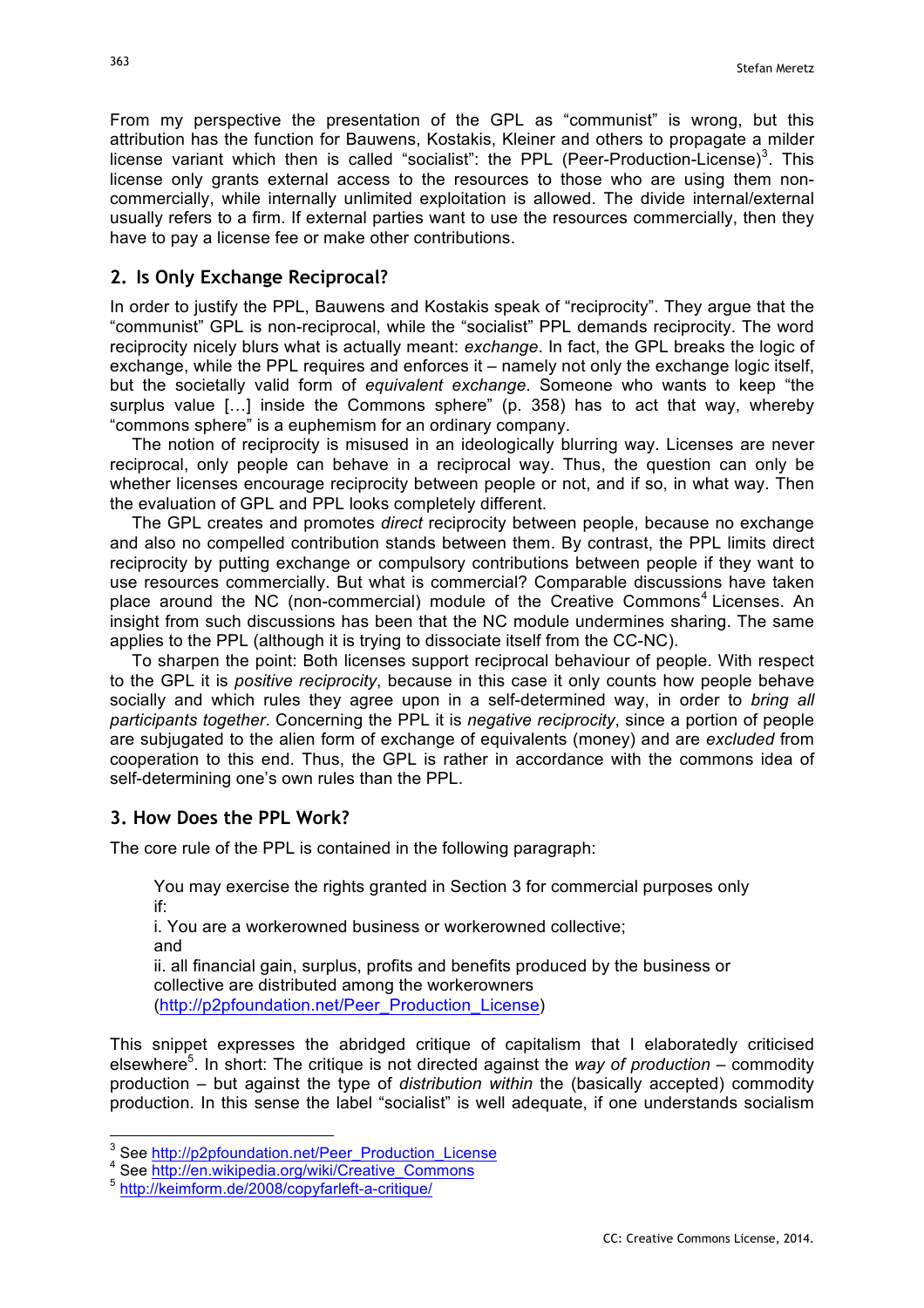as a form of commodity production, where the distribution is organised differently than in free capitalism. This, however, leaves all basic capitalist forms like the exchange logic and money untouched (even a state is mandatory in this scenario). This problem – sometimes labelled as fetishism – is simply ignored.

But what does this rule mean practically? The vague term of workerowned business or workerowned collective obviously means cooperatives or firms, where the owners are workers at the same time. The financial gain, surplus, profits and benefits should be distributed among the workers. First, this is impossible and, second, it is not crucial. It is impossible, because part of the income has to be reinvested in order to keep the company competitive. You have to pay homage to commodity fetish, and doing so the whole income or more (=debt) has to be invested in case of unproductive firms. It is not crucial, because the coercion to exploit and therefore the logic of exclusion remain completely untouched.

More than that: The PPL generally allows cooperatives or worker firms to make use of the resource pool. However, cooperative A is competitor of cooperative B, but does allow B to exploit A and potentially to out-compete A. It is completely ignored, that cooperatives or worker firms are ordinary companies, which have to entirely match the competition criteria of the market logic. *Companies are not commons*, regardless of whether being a cooperative or a worker owned firm. The intended goal to keep the resources within the commons sphere cannot be reached this way.

In principle this is clear to Michel Bauwens and Vasilis Kostakis, nevertheless they dream to link the commons to "entrepreneurial coalitions that are linked around a PPL-based Commons" and that "keep the surplus value entirely within the sphere of commoners/cooperators, instead of leaking out to the multinationals" (p. 358). Commons and cooperatives are intermingled via the involved persons. Hereby a "sphere of the good" is defined. It is good what contributes to this sphere, and this is the goal of the PPL that allows an "entrepreneurial coalition of ethical market entities (co-ops and other models)" (p. 358). Shortly said: Not the big, but the small ones should get the profit. So it is just about a different distribution.

However, this sphere isn't a commons sphere, instead it is simply a coalition of companies of self-defined "good" and "ethical" people. To behave good and ethical is a nice thing. However, it misses the efficacy of the rigid operational mode of commodity production. If you don't succumb to this logic you are out – having an ethic or not. Ethic isn't a functional core of the market logic. An ethic has to stay externally and therefore finally always gets the short end of the stick. What I find severe is that the efficacy of the exclusive logic is not recognised or underestimated, so that in the end structural problems are veiled as personal deficits or conflicts between people. If a woman with a child has to leave a firm, then not because she reduces the overall performance, but because she allegedly does not fit into the team — this is the practice (personal report of an alternative artisanal firm).

#### **4. Transformation through a Counter-Economy?**

Michel Bauwens and Vasilis Kostakis' concept of transformation is doubtful. They want to create a "counter-economy" with a "for-benefit circulation of value" (p. 358). However, this counter-economy is an economy and value is nothing else than this: a societal measure of competitive productivity, which is also valid for a counter-economy, in order to realise "value" at all.

From my perspective a societal transformation cannot happen via building-up a countereconomy. It is not possible to out-compete capitalism (or the bad guys), to be better than capitalism on its own terrain in order to finally get rid of it. It is a contradiction in terms.

There is not a way towards an alternative by changing distribution provided, but there is a way via the enforcement of a new way of production, of a *new social logic of producing our livelihood*. This new social logic cannot be built up using forms of the old social logic, namely the logic of exclusion immanent in commodity production. It is unavoidable that the old logic exploits the outcome of the new logic because the results can be freely appropriated. But this is an *external relation* while the opposed logics persist on their own. Moreover: capitalism